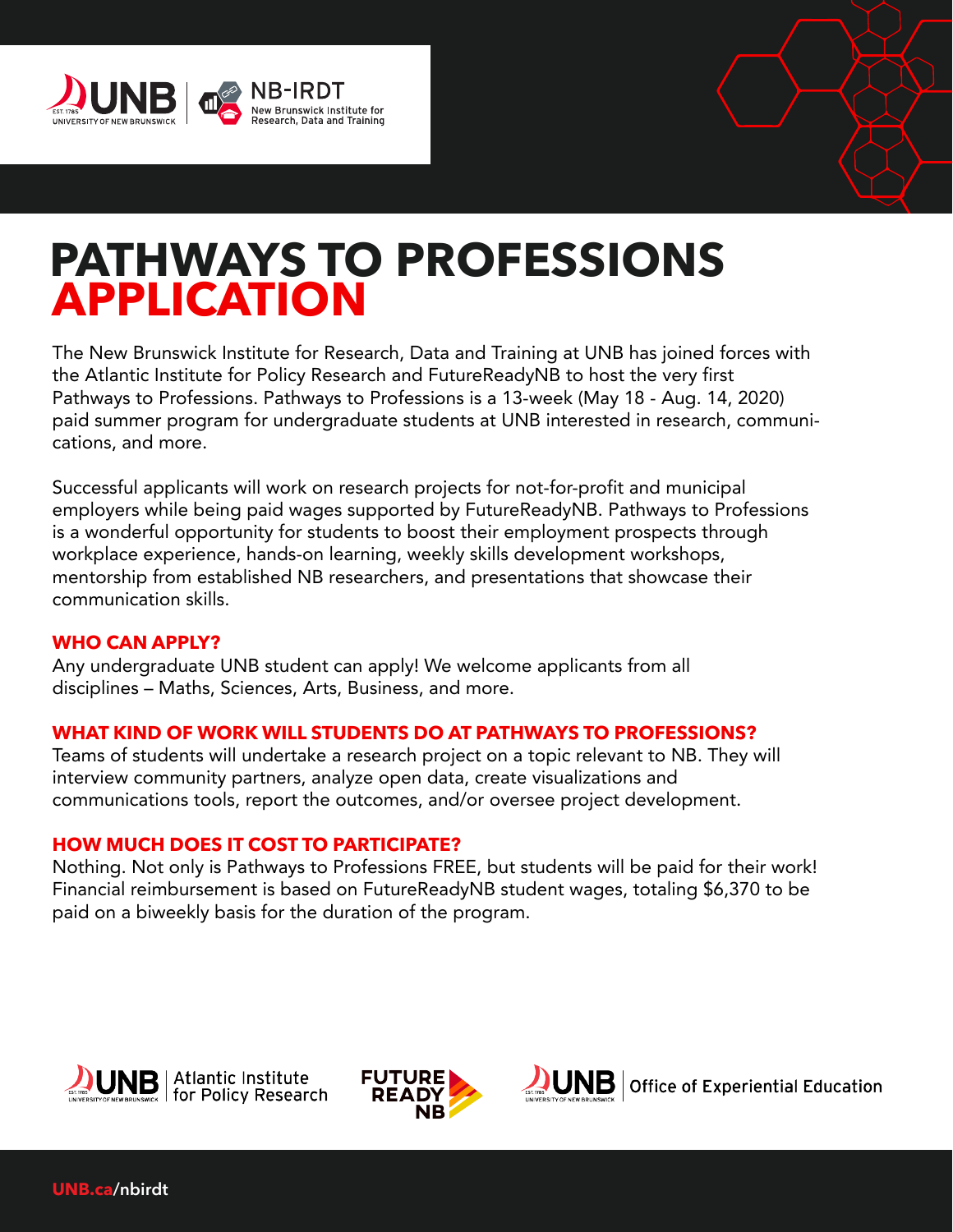

#### **WHEN ARE APPLICATIONS DUE?**

March 20, 2020

#### **WHEN WILL I KNOW IF MY APPLICATION WAS SUCCESSFUL?**

Students will be contacted regarding the status of their application by April 10, 2020.

#### **HOW DO I FIND MY GPA?**

UNB students can view their GPA at unb.ca/insideunb/transcripts.html. Click on the link titled "View unofficial transcript."

#### **HOW DO I SUBMIT MY APPLICATION?**

Please email your completed application form to nb-irdttraining@unb.ca. Make sure you save your answers so you don't accidentally attach an empty form!

#### **PLEASE NOTE**

By submitting this application form, you acknowledge that the information provided herein is true to the best of your knowledge.

## **APPLICANT INFORMATION**

**FIRST NAME**

**PREFERRED NAME**

### **MAILING ADDRESS**

LINE 1 LINE 2 PROVINCE/STATE POSTAL/ZIP CODE **COUNTRY** 

#### **HOME PHONE**

**CELL PHONE**

**EMAIL**

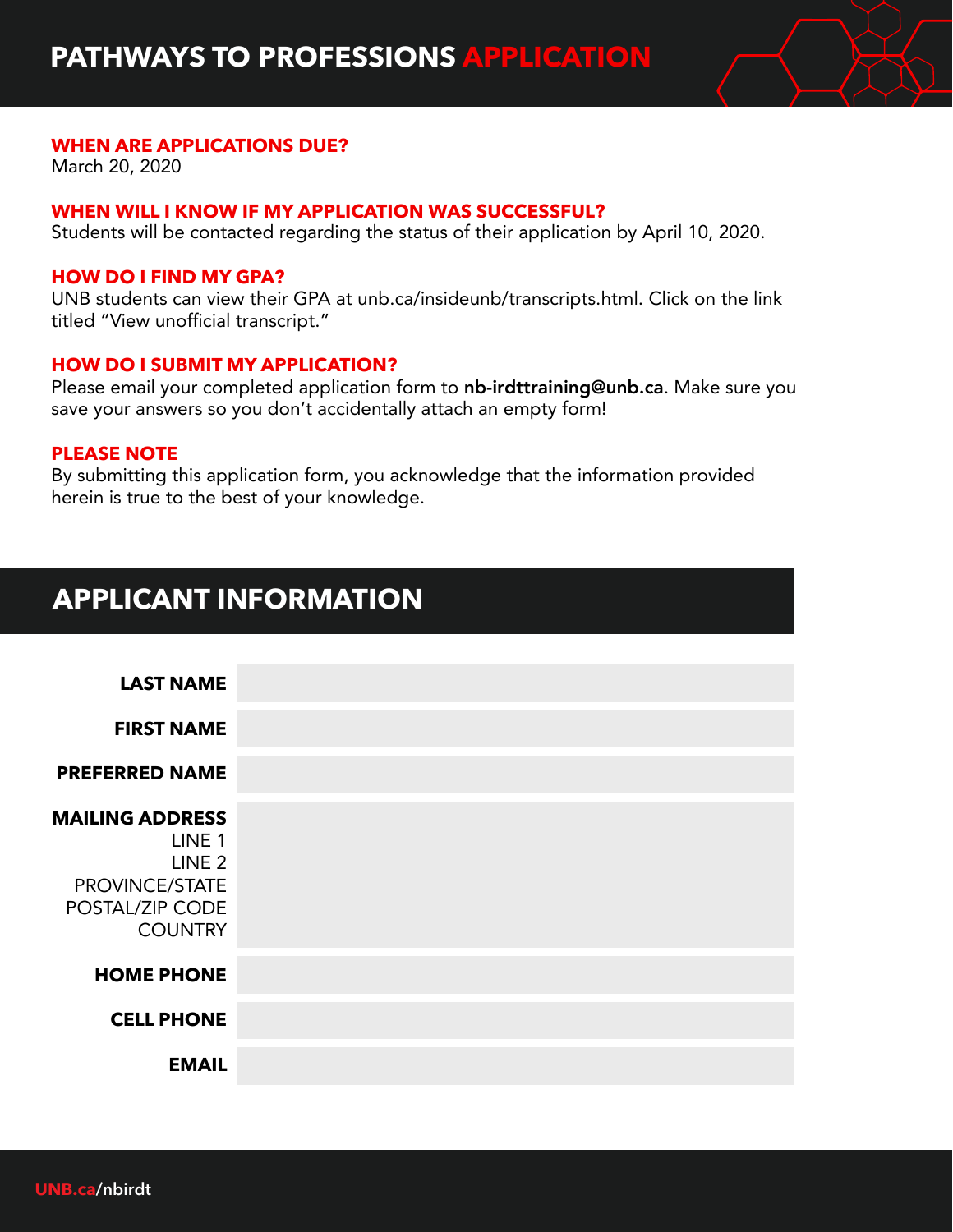#### **HOW DID YOU HEAR ABOUT PATHWAYS TO PROFESSIONS?**

## **ACADEMIC INFORMATION**

**UNIVERSITY NAME & CAMPUS LOCATION**

**WHAT PROGRAM ARE YOU ENROLLED IN?**

**WHAT YEAR OF STUDY ARE YOU IN?**

**WHAT IS YOUR CURRENT GPA?**

**ARE YOU ABLE TO BE PHYSICALLY PRESENT ON THE UNB FREDERICTON CAMPUS MONDAYS TO FRIDAYS FROM MAY 18 – AUGUST 14, 2020?**

YES NO



#### **NOTE**

Please include the contact information for an academic reference who can speak about your excellence as a student.

#### **ACADEMIC REFERENCE'S INFORMATION**

FIRST AND LAST NAME RELATIONSHIP TO YOU (i.e. instructor, thesis supervisor, etc.) EMAIL ADDRESS

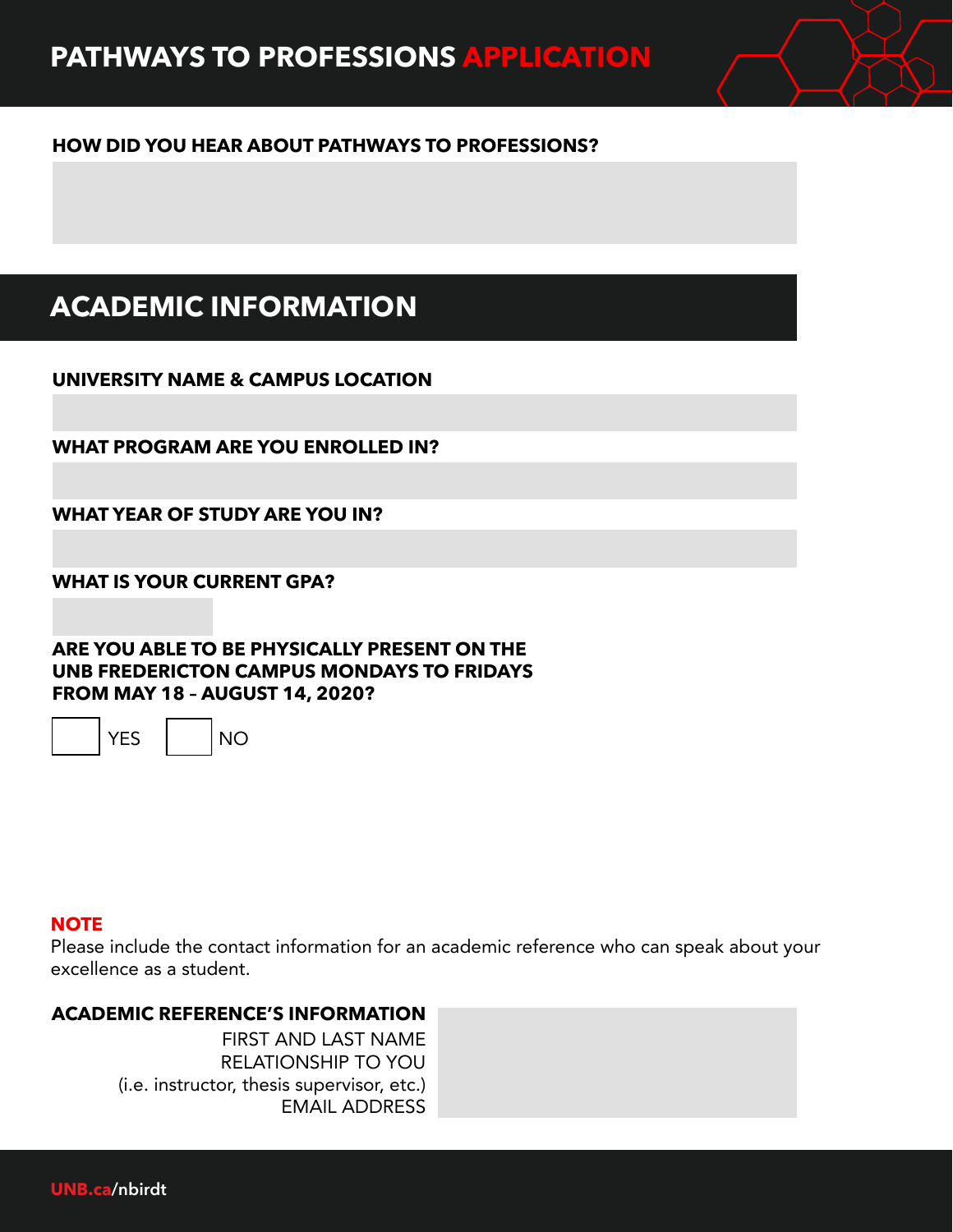

#### **DO YOU HAVE EXPERIENCE IN RESEARCH, COMMUNICATIONS, OR LEAD-ERSHIP ROLES? BRIEFLY DESCRIBE YOUR INVOLVEMENT IN EACH AREA.**

1800 characters max – including spaces

#### **OF ALL YOUR ACTIVITIES AND ACCOMPLISHMENTS, OF WHICH ARE YOU THE PROUDEST, AND WHY?**

1800 characters max – including spaces

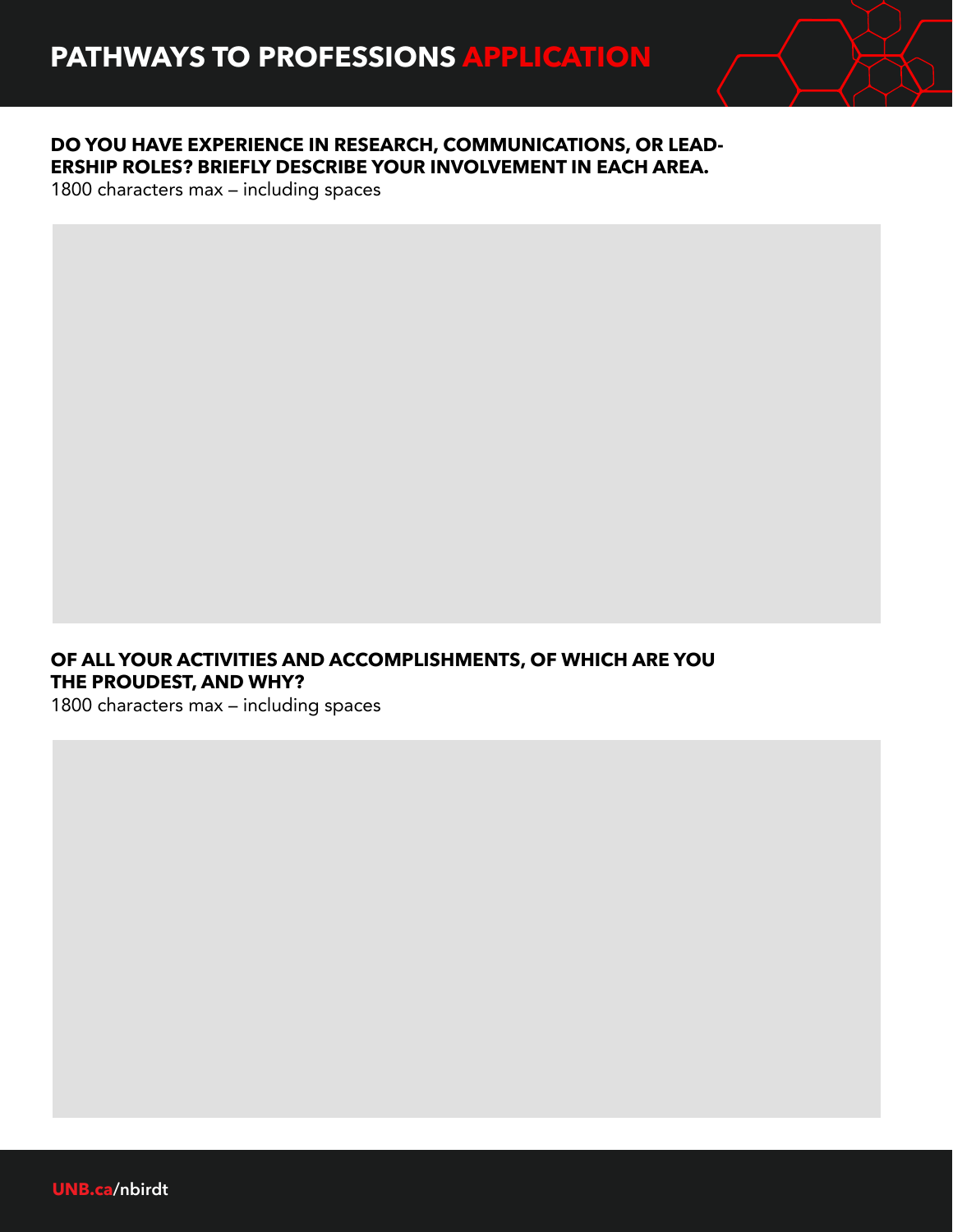

#### **WHY ARE YOU APPLYING TO PATHWAYS TO PROFESSIONS, AND WHAT ARE YOUR EXPECTATIONS OF THE PROGRAM? WHAT SKILLS, KNOWLEDGE, AND EXPERIENCE WOULD YOU LIKE TO GAIN?**

1800 characters max – including spaces

#### **WHAT ARE YOUR EDUCATIONAL AND CAREER GOALS?**

1800 characters max – including spaces